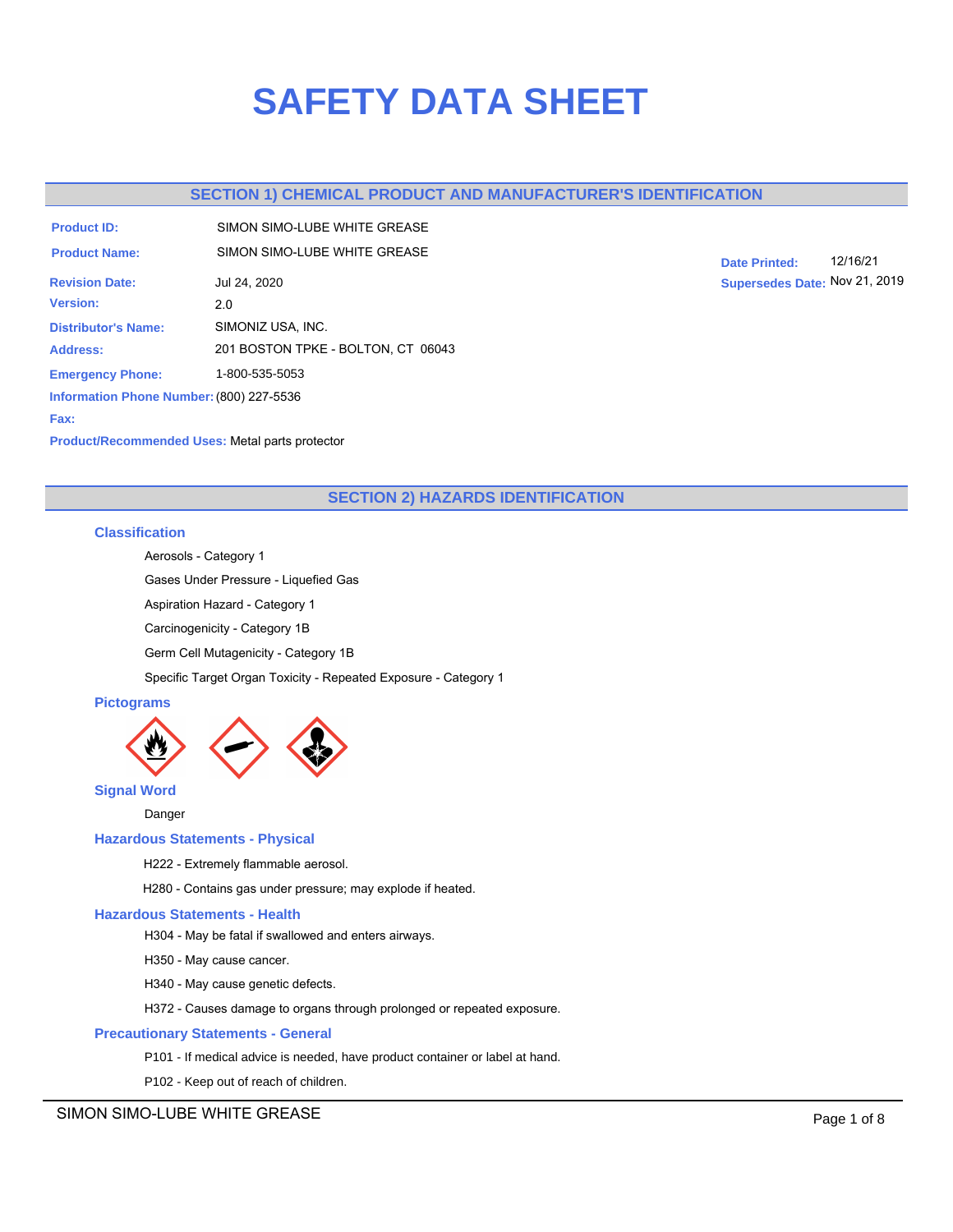P103 - Read label before use.

### **Precautionary Statements - Prevention**

- P210 Keep away from heat, hot surfaces, sparks, open flames and other ignition sources. No smoking.
- P211 Do not spray on an open flame or other ignition source.
- P251 Do not pierce or burn, even after use.
- P201 Obtain special instructions before use.
- P202 Do not handle until all safety precautions have been read and understood.
- P280 Wear protective gloves, protective clothing, eye protection and face protection.
- P260 Do not breathe mist, vapors or spray.
- P264 Wash hands thoroughly after handling.
- P270 Do not eat, drink or smoke when using this product.

### **Precautionary Statements - Response**

- P301 + P310 IF SWALLOWED: Immediately call a POISON CENTER or doctor.
- P331 Do NOT induce vomiting.
- P308 + P313 IF exposed or concerned: Get medical attention.
- P314 Get medical attention if you feel unwell.

### **Precautionary Statements - Storage**

- P410 + P412 Protect from sunlight. Do not expose to temperatures exceeding 50°C / 122°F.
- P405 Store locked up.
- P403 Store in a well-ventilated place.

### **Precautionary Statements - Disposal**

P501 - Dispose of contents and container in accordance with local, regional, national and international regulations.

# **SECTION 3) COMPOSITION, INFORMATION ON INGREDIENTS**

| <b>CAS</b>   | <b>Chemical Name</b>                       | ∣% By Weight |
|--------------|--------------------------------------------|--------------|
| 0064742-48-9 | NAPHTHA, HEAVY HYDROTREATED<br>(PETROLEUM) | 17% - 29%    |
| 0068476-86-8 | Petroleum gases, liquefied, sweetened      | 17% - 29%    |
| 0008052-41-3 | <b>STODDARD SOLVENT</b>                    | 17% - 29%    |

Specific chemical identity and/or exact percentage (concentration) of the composition has been withheld to protect confidentiality.

# **SECTION 4) FIRST-AID MEASURES**

### **Inhalation**

Remove source of exposure or move person to fresh air and keep comfortable for breathing.

If exposed/feel unwell/concerned: Get medical attention.

Eliminate all ignition sources if safe to do so.

### **Eye Contact**

Remove source of exposure or move person to fresh air. Rinse eyes cautiously with lukewarm, gently flowing water for several minutes, while holding the eyelids open. Remove contact lenses, if present and easy to do. Continue rinsing for a duration of 15-20 minutes. Take care not to rinse contaminated water into the unaffected eye or onto the face. If eye irritation persists: Get medical advice/attention.

### **Skin Contact**

Take off contaminated clothing, shoes and leather goods (e.g. watchbands, belts). Wash with plenty of lukewarm, gently flowing water for a duration of 15-20 minutes. If skin irritation occurs: Get medical advice/attention. Wash contaminated clothing before reuse. IF exposed or concerned: Get medical advice/attention.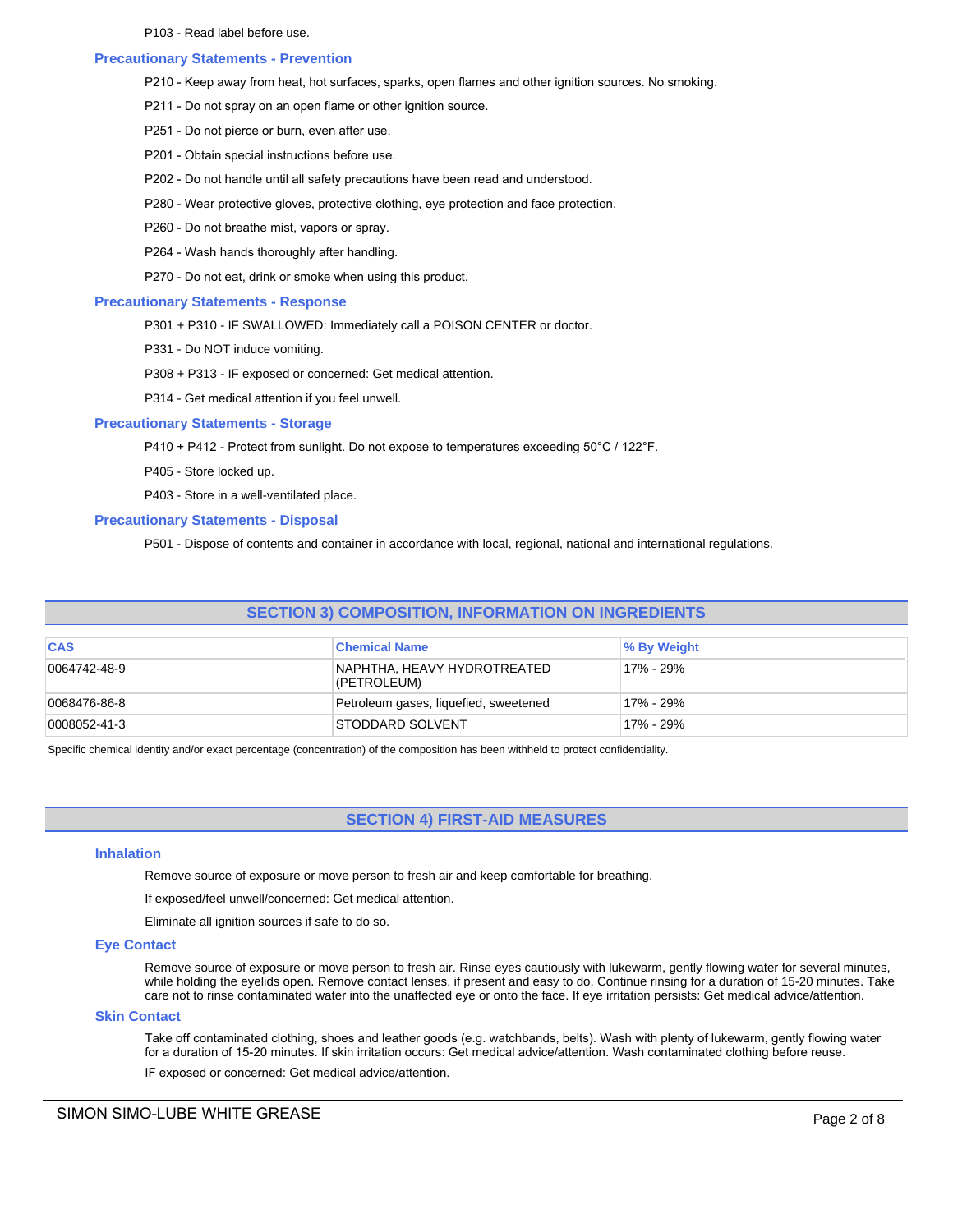### **Ingestion**

Immediately call a POISON CENTER or doctor. Do NOT induce vomiting. If vomiting occurs naturally, lie on your side, in the recovery position.

### **Most Important Symptoms/Effects, Acute and Delayed**

### No data available.

### **Indication of Immediate Medical Attention and Special Treatment Needed**

No data available.

# **SECTION 5) FIRE-FIGHTING MEASURES**

### **Suitable Extinguishing Media**

Dry chemical, foam, carbon dioxide. Water spray may be useful in minimizing or dispersing vapors and to protect personnel. Carbon dioxide can displace oxygen. Use caution when applying carbon dioxide in confined spaces. Simultaneous use of foam and water on the same surface is to be avoided as water destroys the foam. Sand or earth may be used for small fires only. Do not direct a solid stream of water or foam into hot, burning pools. This may result in frothing and increased fire intensity.

### **Unsuitable Extinguishing Media**

No data available.

#### **Specific Hazards in Case of Fire**

Contents under pressure. Keep away from ignition sources and open flames. Exposure of containers to extreme heat and flames can cause them to rupture often with violent force. Product is highly flammable and forms explosive mixtures with air, oxygen, and all oxidizing agents. Vapors are heavier than air and may travel along surfaces to remote ignition sources and flash back.

During a fire, irritating and highly toxic gases may be generated during combustion or decomposition. High temperatures can cause sealed containers to rupture due to a build up of internal pressures. Cool with water.

Empty Containers retain product residue which may exhibit hazards of material; therefore do not pressurize, cut, glaze, weld or use for any other purposes.

Container could potentially burst or be punctured upon mechanical impact, releasing flammable vapors.

#### **Fire-Fighting Procedures**

Isolate immediate hazard area and keep unauthorized personnel out. Stop spill/release if it can be done safely. Move undamaged containers from immediate hazard area if it can be done safely. Water spray may be useful in minimizing or dispersing vapors and to protect personnel. Water may be ineffective but can be used to cool containers exposed to heat or flame. Caution should be exercised when using water or foam as frothing may occur, especially if sprayed into containers of hot, burning liquid.

Dispose of fire debris and contaminated extinguishing water in accordance with official regulations.

#### **Special Protective Actions**

Wear protective pressure self-contained breathing apparatus (SCBA) and full turnout gear.

### **SECTION 6) ACCIDENTAL RELEASE MEASURES**

### **Emergency Procedure**

ELIMINATE all ignition sources (no smoking, flares, sparks or flames in immediate area).

Do not touch or walk through spilled material.

Isolate hazard area and keep unnecessary people away. Remove all possible sources of ignition in the surrounding area.

Notify authorities if any exposure to the general public or the environment occurs or is likely to occur.

If spilled material is cleaned up using a regulated solvent, the resulting waste mixture may be regulated.

### **Recommended Equipment**

Wear liquid tight chemical protective clothing in combination with positive pressure self-contained breathing apparatus (SCBA).

### **Personal Precautions**

Avoid breathing vapor. Avoid contact with skin, eye or clothing. Do not touch damaged containers or spilled materials unless wearing appropriate protective clothing.

#### **Environmental Precautions**

Stop spill/release if it can be done safely. Prevent spilled material from entering sewers, storm drains, other unauthorized drainage systems and natural waterways by using sand, earth, or other appropriate barriers.

### **Methods and Materials for Containment and Cleaning up**

Absorb liquids in vermiculite, dry sand, earth, or similar inert material and deposit in sealed containers for disposal.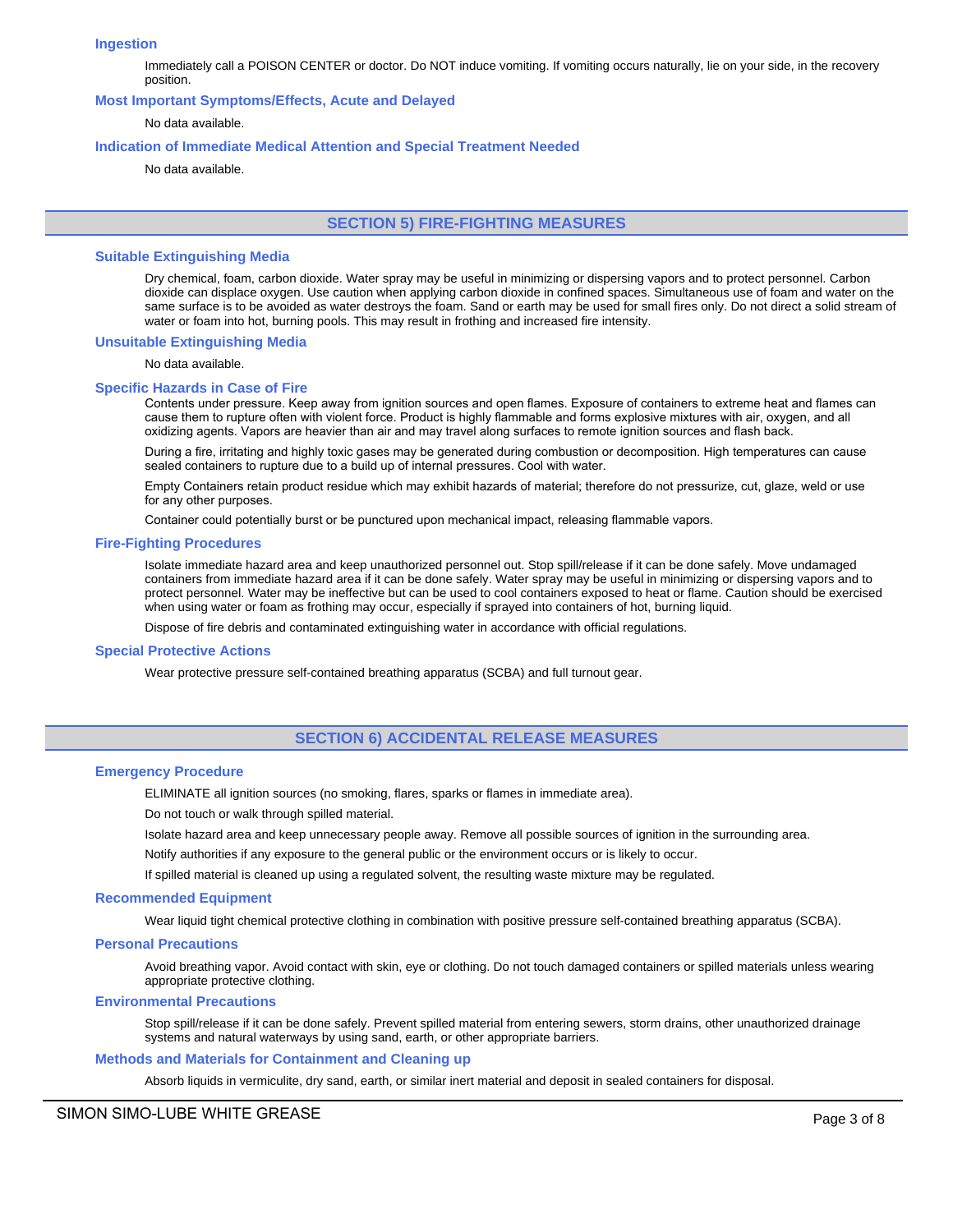# **SECTION 7) HANDLING AND STORAGE**

### **General**

Do not puncture or incinerate (burn) cans. Do not stick pins, nails, or any other sharp objects into opening on top of can. Do not spray in eyes. Do not take internally.

### **Ventilation Requirements**

Use in a well-ventilated place.

### **Storage Room Requirements**

Store and use in a cool, dry, well-ventilated area. Do not store above 120°F. See product label for additional information.

# **SECTION 8) EXPOSURE CONTROLS/PERSONAL PROTECTION**

### **Eye Protection**

Wear safety glasses with side shields. Eyewash stations and showers should be available in areas where this material is used and stored.

### **Skin Protection**

Use solvent-resistant protective gloves for prolonged or repeated contact.

### **Respiratory Protection**

Avoid breathing vapors. In restricted areas, use approved chemical/mechanical filters designed to remove a combination of particles and vapor. In confined areas, use an approved air line respirator or hood. A self-contained breathing apparatus is required for vapor concentrations above PEL/TLV limits.

### **Appropriate Engineering Controls**

Ventilation should be sufficient to prevent inhalation of any vapors.

| <b>Chemical</b><br><b>Name</b>                                      | <b>TWA</b><br><b>OSHA</b><br>(mg/m3) | <b>OSHA TWA</b><br>(ppm) | <b>OSHA STEL</b><br>(mg/m3) | <b>OSHA</b><br><b>Carcinogen</b> | <b>OSHA Skin</b><br>designation | <b>OSHA Tables</b><br>(Z1, Z2, Z3) | <b>ACGIH TWA</b><br>(mg/m3)                                       | <b>ACGIH TWA</b><br>(ppm) |
|---------------------------------------------------------------------|--------------------------------------|--------------------------|-----------------------------|----------------------------------|---------------------------------|------------------------------------|-------------------------------------------------------------------|---------------------------|
| NAPHTHA,<br><b>HEAVY</b><br><b>HYDROTREAT</b><br>ED.<br>(PETROLEUM) | 2000                                 | 500                      |                             |                                  |                                 |                                    | [(L)[N159](L)<br>$[N800]$ ; $[5 (1)$<br>$[N159]5$ (I)<br>[N800]]; | (L)[N159](L)<br>[N800]    |
| Petroleum<br>gases,<br>liquefied,<br>sweetened                      | 2000                                 | 500                      |                             |                                  |                                 |                                    |                                                                   |                           |
| <b>STODDARD</b><br><b>SOLVENT</b>                                   | 2900                                 | 500                      |                             |                                  |                                 |                                    | [(L)]; [5 (I)];                                                   | 100                       |

| <b>Chemical</b><br><b>Name</b>                                      | <b>NIOSH</b><br><b>STEL</b><br>(ppm) | <b>ACGIH STEL</b><br>(mg/m3) | <b>ACGIH STEL</b><br>(ppm) | <b>ACGIH</b><br><b>Carcinogen</b>                   | <b>ACGIH</b><br><b>TLV Basis</b>                     | <b>ACGIH</b><br><b>Notations</b>                    | <b>NIOSH</b><br><b>TWA</b><br>(mg/m3) | NIOSH TWA<br>(ppm) |
|---------------------------------------------------------------------|--------------------------------------|------------------------------|----------------------------|-----------------------------------------------------|------------------------------------------------------|-----------------------------------------------------|---------------------------------------|--------------------|
| NAPHTHA,<br><b>HEAVY</b><br><b>HYDROTREAT</b><br>ED.<br>(PETROLEUM) |                                      |                              |                            | [A2[N159]A2<br>[N800]]; [A4<br>[N159]A4<br>[N800]]; | URT irr<br>[N159]URT irr<br>[N800]                   | [A2[N159]A2<br>[N800]]; [A4<br>[N159]A4<br>[N800]]; |                                       |                    |
| Petroleum<br>gases,<br>liquefied,<br>sweetened                      |                                      |                              |                            |                                                     |                                                      |                                                     |                                       |                    |
| <b>STODDARD</b><br><b>SOLVENT</b>                                   |                                      |                              |                            | [A2]; [A4];                                         | Eye, skin, &<br>kidney dam;<br>nausea: CNS<br>impair | [A2]; [A4];                                         | 350                                   |                    |

| <b>Chemical</b>          | <b>NIOSH STEL</b> | <b>OSHA STEL</b> | <b>NIOSH</b>      |
|--------------------------|-------------------|------------------|-------------------|
| <b>Name</b>              | (mq/m3)           | (ppm)            | <b>Carcinogen</b> |
| NAPHTHA,<br><b>HFAVY</b> |                   |                  |                   |

# SIMON SIMO-LUBE WHITE GREASE **Page 4 of 8**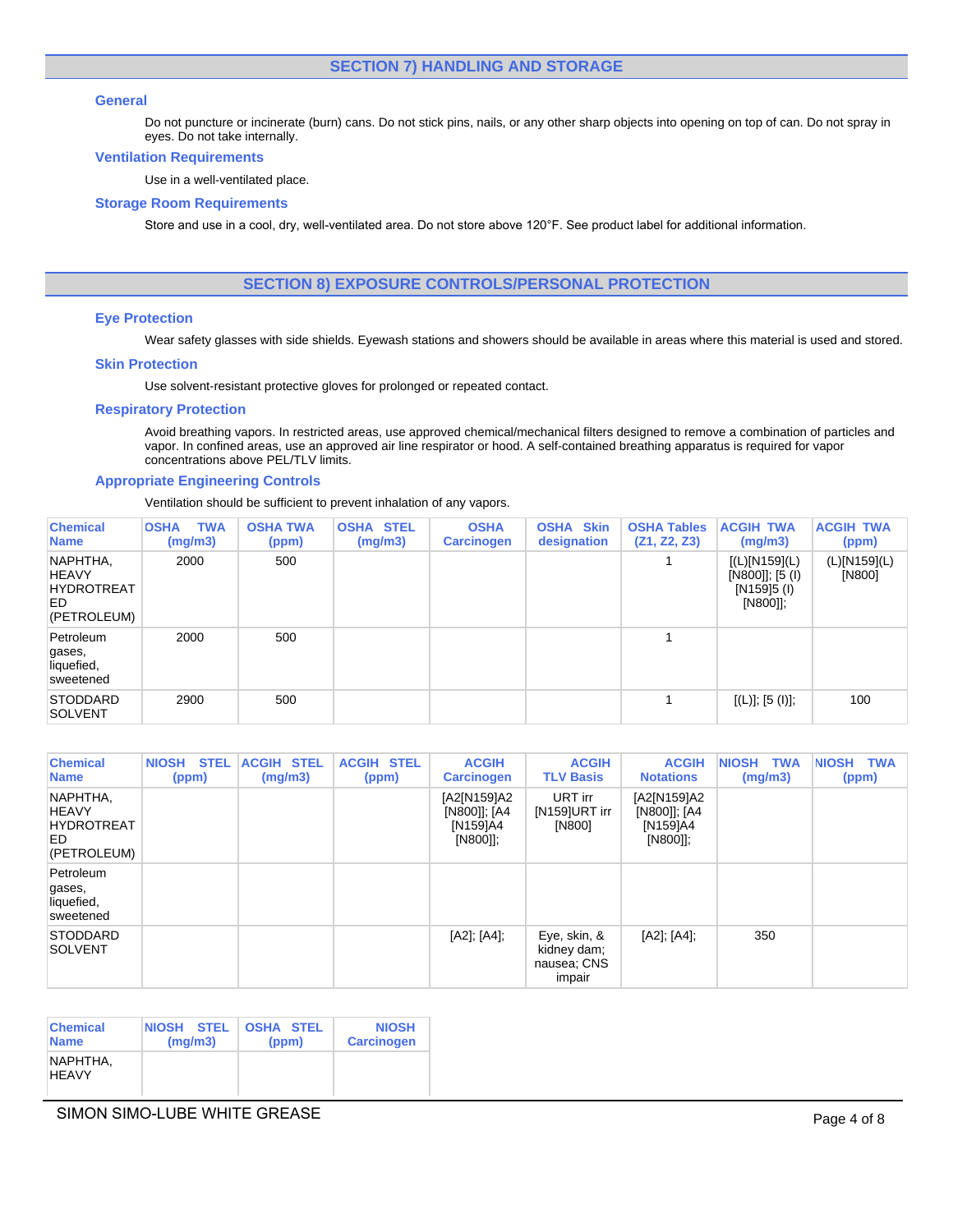| <b>HYDROTREAT</b><br>ED<br>(PETROLEUM)         |  |  |
|------------------------------------------------|--|--|
| Petroleum<br>gases,<br>liquefied,<br>sweetened |  |  |
| <b>STODDARD</b><br><b>SOLVENT</b>              |  |  |

(C) - Ceiling limit, CNS - Central nervous system, dam - Damage, impair - Impairment, URT - Upper respiratory tract

# **SECTION 9) PHYSICAL AND CHEMICAL PROPERTIES**

| <b>Physical and Chemical Properties</b> |                             |  |  |
|-----------------------------------------|-----------------------------|--|--|
| Density                                 | 6.15 lb/gal                 |  |  |
| Density VOC                             | 4.40 lb/gal                 |  |  |
| % VOC                                   | 71.6%                       |  |  |
| Appearance                              | N.A.                        |  |  |
| <b>Odor Threshold</b>                   | N.A.                        |  |  |
| Odor Description                        | N.A.                        |  |  |
| pH                                      | N.A.                        |  |  |
| <b>Water Solubility</b>                 | N.A.                        |  |  |
| Flammability                            | Flash point below 73°F/23°C |  |  |
| Vapor Pressure                          | N.A.                        |  |  |
| <b>Flash Point</b>                      | N.A.                        |  |  |
| Viscosity                               | N.A.                        |  |  |
| Lower Explosion Level                   | N.A.                        |  |  |
| <b>Upper Explosion Level</b>            | N.A.                        |  |  |
| Vapor Density                           | N.A.                        |  |  |
| <b>Melting Point</b>                    | N.A.                        |  |  |
| <b>Freezing Point</b>                   | N.A.                        |  |  |
| Low Boiling Point                       | N.A.                        |  |  |
| High Boiling Point                      | N.A.                        |  |  |
| Decomposition Pt                        | N.A.                        |  |  |
| Auto Ignition Temp                      | N.A.                        |  |  |
| <b>Evaporation Rate</b>                 | Slower than ether           |  |  |

# **SECTION 10) STABILITY AND REACTIVITY**

### **Stability**

Stable under normal storage and handling conditions.

### **Conditions to Avoid**

Avoid heat, sparks, flame, high temperature and contact with incompatible materials.

Dropping containers may cause bursting.

# **Incompatible Materials**

Avoid strong oxidizers, reducers, acids, and alkalis.

**Hazardous Reactions/Polymerization**

Will not occur.

**Hazardous Decomposition Products**

SIMON SIMO-LUBE WHITE GREASE **Page 1 and 2** and 2 and 2 and 2 and 2 and 2 and 2 and 2 and 2 and 2 and 2 and 2 and 2 and 2 and 2 and 2 and 2 and 2 and 2 and 2 and 2 and 2 and 2 and 2 and 2 and 2 and 2 and 2 and 2 and 2 and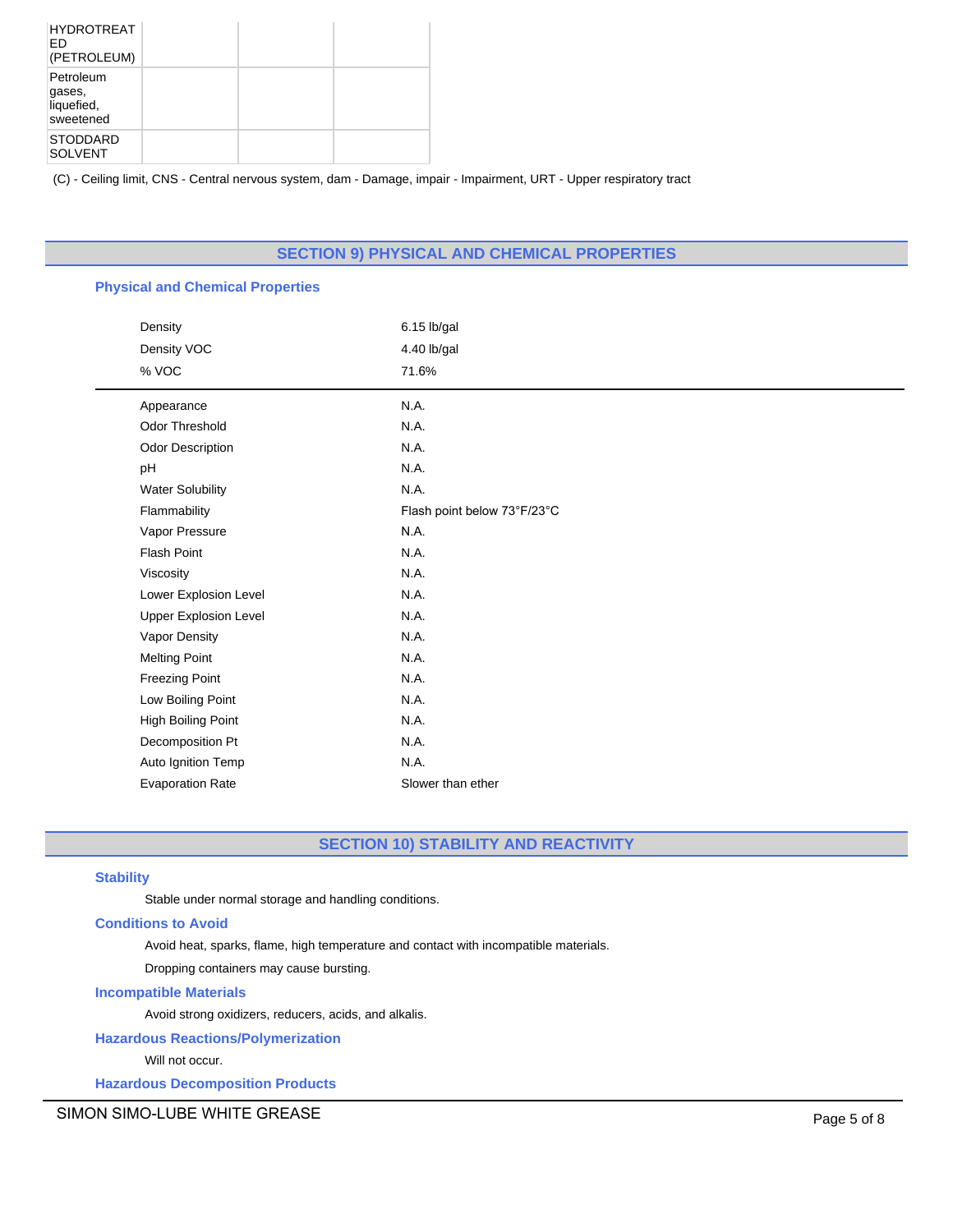# **SECTION 11) TOXICOLOGICAL INFORMATION**

### **Skin Corrosion/Irritation**

### No data available.

### **Likely Route of Exposure**

Inhalation, ingestion, skin absorption.

### **Serious Eye Damage/Irritation**

No data available.

### **Carcinogenicity**

May cause cancer.

### **Germ Cell Mutagenicity**

May cause genetic defects.

### **Reproductive Toxicity**

# No data available.

### **Respiratory/Skin Sensitization**

### No data available.

### **Specific Target Organ Toxicity - Single Exposure**

No data available.

### **Specific Target Organ Toxicity - Repeated Exposure**

Causes damage to organs (lungs) through prolonged or repeated exposure.

### **Aspiration Hazard**

May be fatal if swallowed and enters airways.

### **Acute Toxicity**

### 0064742-48-9 NAPHTHA, HEAVY HYDROTREATED (PETROLEUM)

Inhalation of high concentrations can cause CNS depression; Ingestion can cause aspiration into the lungs.

### **Potential Health Effects - Miscellaneous**

### 0064742-48-9 NAPHTHA, HEAVY HYDROTREATED (PETROLEUM)

Laboratory studies with rats have shown that petroleum distillates can cause kidney damage and kidney or liver tumors. These effects were not seen in similar studies with guinea pigs, dogs, or monkeys. Several studies evaluating petroleum workers have not shown a significant increase of kidney damage or an increase in kidney or liver tumors.

### 0008052-41-3 STODDARD SOLVENT

LC50 (rat): greater than 5500 mg/m3 (880 ppm) (whole body exposure for 4 hours) (1) LC50 (rat): greater than 8200 mg/m3 (1300 ppm) (2) LD50 (oral, rat): greater than 5 g/kg (1) LD50 (dermal, rabbit): greater than 3 g/kg (1)

# **SECTION 12) ECOLOGICAL INFORMATION**

**Toxicity**

No data available.

**Persistence and Degradability**

SIMON SIMO-LUBE WHITE GREASE **Page 6 of 8**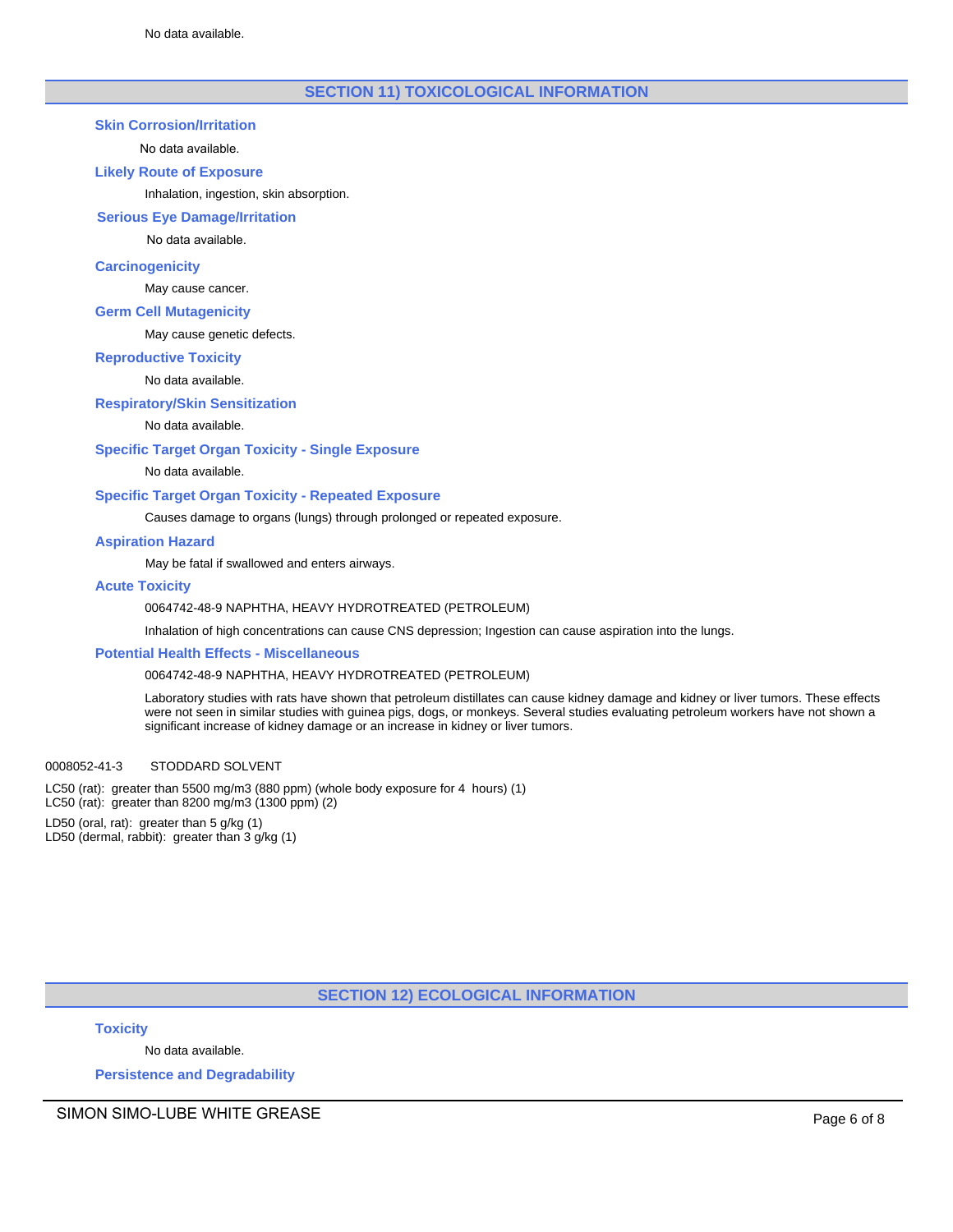No data available.

**Bio-Accumulative Potential**

No data available.

# **Mobility in Soil**

No data available.

# **Other Adverse Effects**

No data available.

# **SECTION 13) DISPOSAL CONSIDERATIONS**

### **Waste Disposal**

Under RCRA, it is the responsibility of the user of the product, to determine at the time of disposal whether the product meets RCRA criteria for hazardous waste. Waste management should be in full compliance with federal, state, and local laws.

Empty containers retain product residue which may exhibit hazards of material, therefore do not pressurize, cut, glaze, weld or use for any other purposes. Return drums to reclamation centers for proper cleaning and reuse.

# **SECTION 14) TRANSPORT INFORMATION**

|                                            | <b>U.S. DOT</b><br><b>Information</b> | <b>IMDG Information</b> | <b>IATA Information</b> |
|--------------------------------------------|---------------------------------------|-------------------------|-------------------------|
| <b>UN number:</b>                          | UN1950                                | UN1950                  | UN1950                  |
| <b>Proper shipping</b><br>name:            | Aerosols                              | Aerosols                | Aerosols, flammable     |
| <b>Hazard class:</b>                       | 2.1                                   | 2.1                     | 21                      |
| <b>Packaging group:</b>                    | N.A.                                  | N.A.                    | N.A.                    |
| <b>Hazardous</b><br>substance (RQ):        | No Data Available                     |                         |                         |
| <b>Marine Pollutant:</b>                   | No Data Available                     | No Data Available       |                         |
| <b>Note / Special</b><br><b>Provision:</b> | (LTD QTY)                             | (LTD QTY)               | (LTD QTY)               |
| <b>Toxic-Inhalation</b><br>Hazard:         | No Data Available                     |                         |                         |

# **SECTION 15) REGULATORY INFORMATION**

| <b>CAS</b>   | <b>Chemical Name</b>                       | % By Weight | <b>Regulation List</b>           |
|--------------|--------------------------------------------|-------------|----------------------------------|
| 0064742-48-9 | NAPHTHA, HEAVY<br>HYDROTREATED (PETROLEUM) | 17% - 29%   | SARA312, VOC, TSCA, ACGIH, OSHA  |
| 0068476-86-8 | Petroleum gases, liquefied,<br>sweetened   | 17% - 29%   | SARA312, TSCA, OSHA              |
| 0008052-41-3 | STODDARD SOLVENT                           | 17% - 29%   | SARA312, VOC, TSCA, ACGIH, OSHA, |

# **SECTION 16) OTHER INFORMATION**

# **Glossary**

ACGIH- American Conference of Governmental Industrial Hygienists; ANSI- American National Standards Institute; Canadian TDG-

# SIMON SIMO-LUBE WHITE GREASE **Page 7** of 8